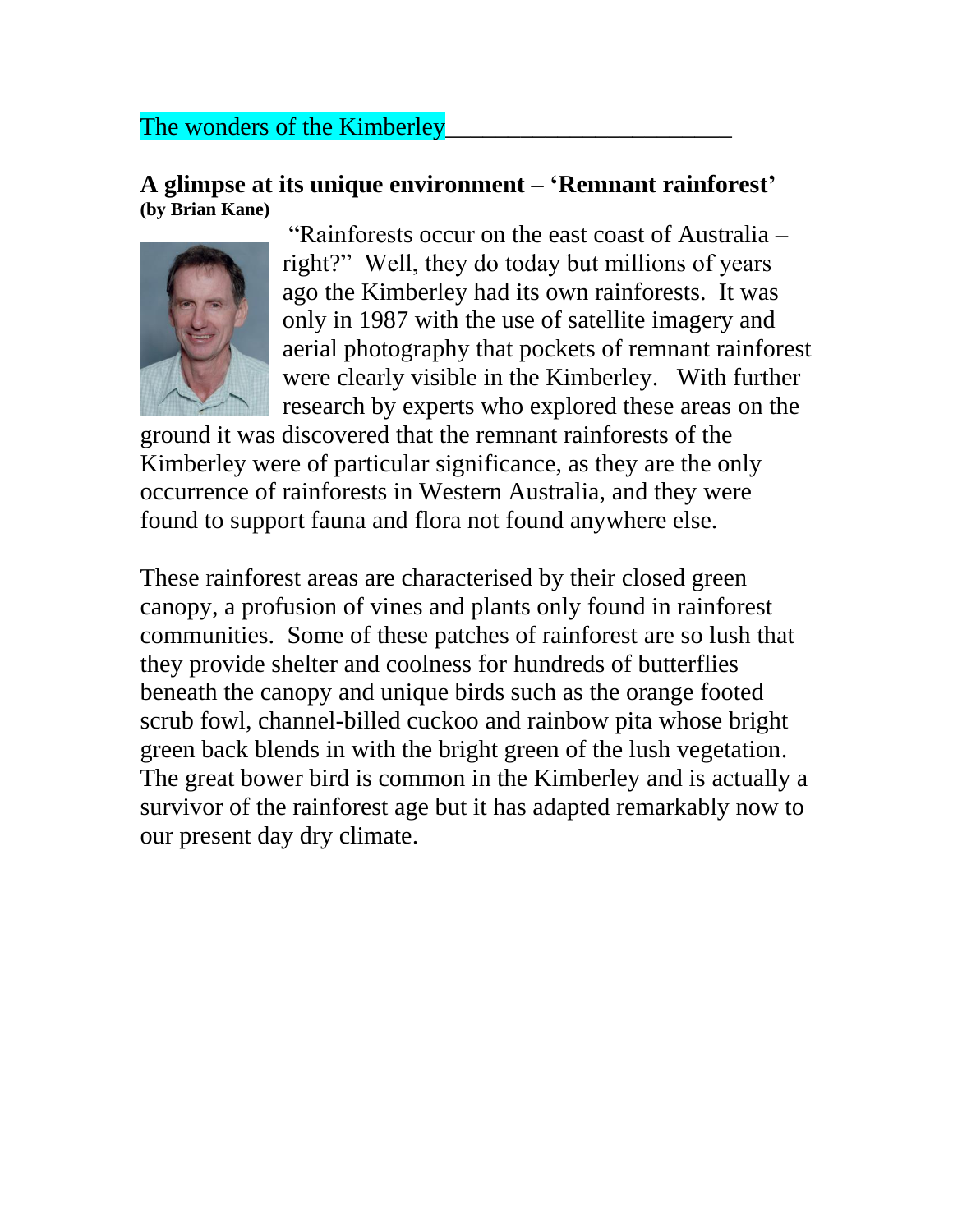

Great Bower bird Bower (photo:CAS)

At least 300 species of plants have been collected from the Kimberley remnant rainforests and 80% are restricted to this environment. Many of these species are of special interest because of their antiquity, as rainforests contain the most primitive flowering plants still in existence. It is thought that some inaccessible rainforest pockets on the coast are actually expanding today.